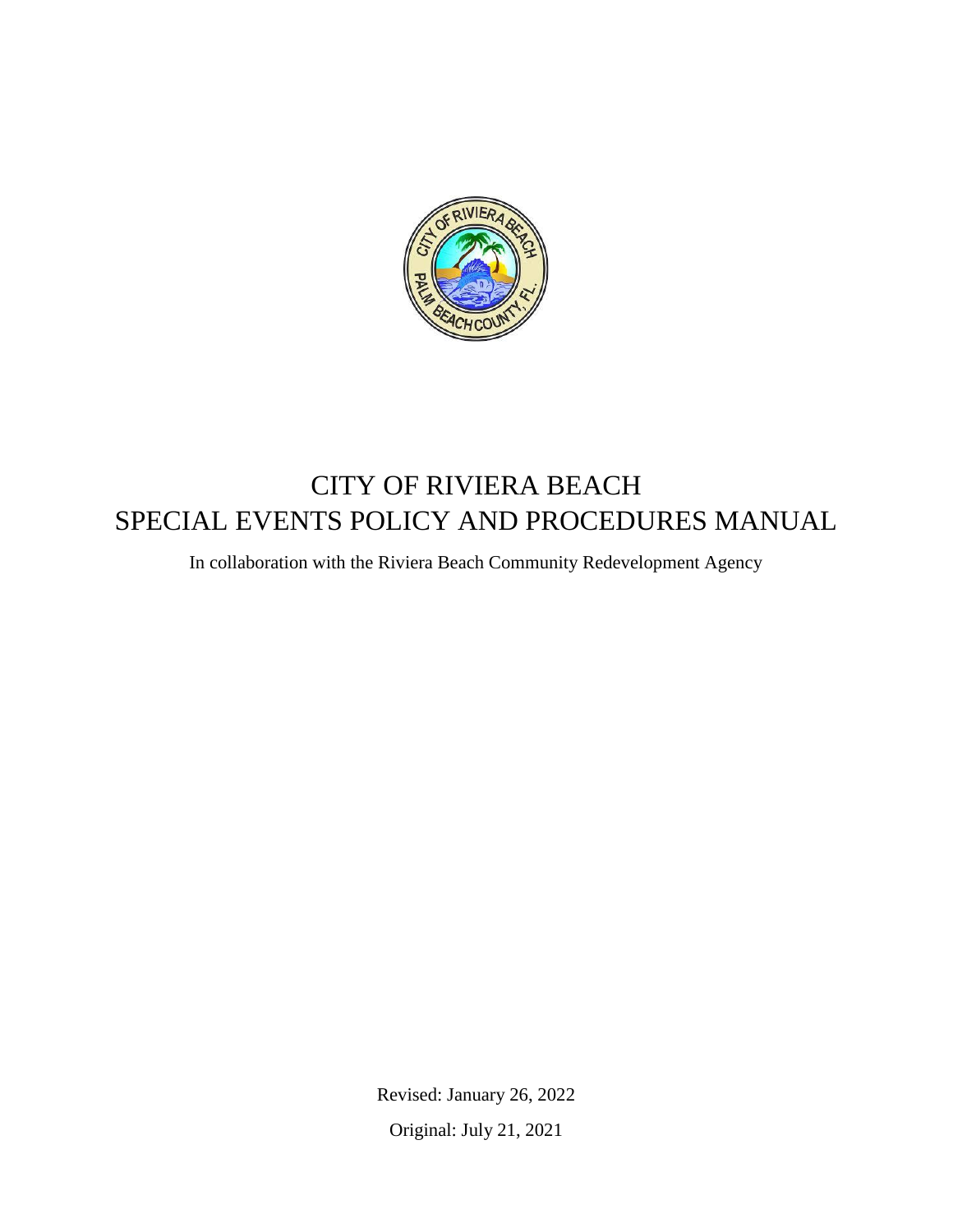# **Table of Contents**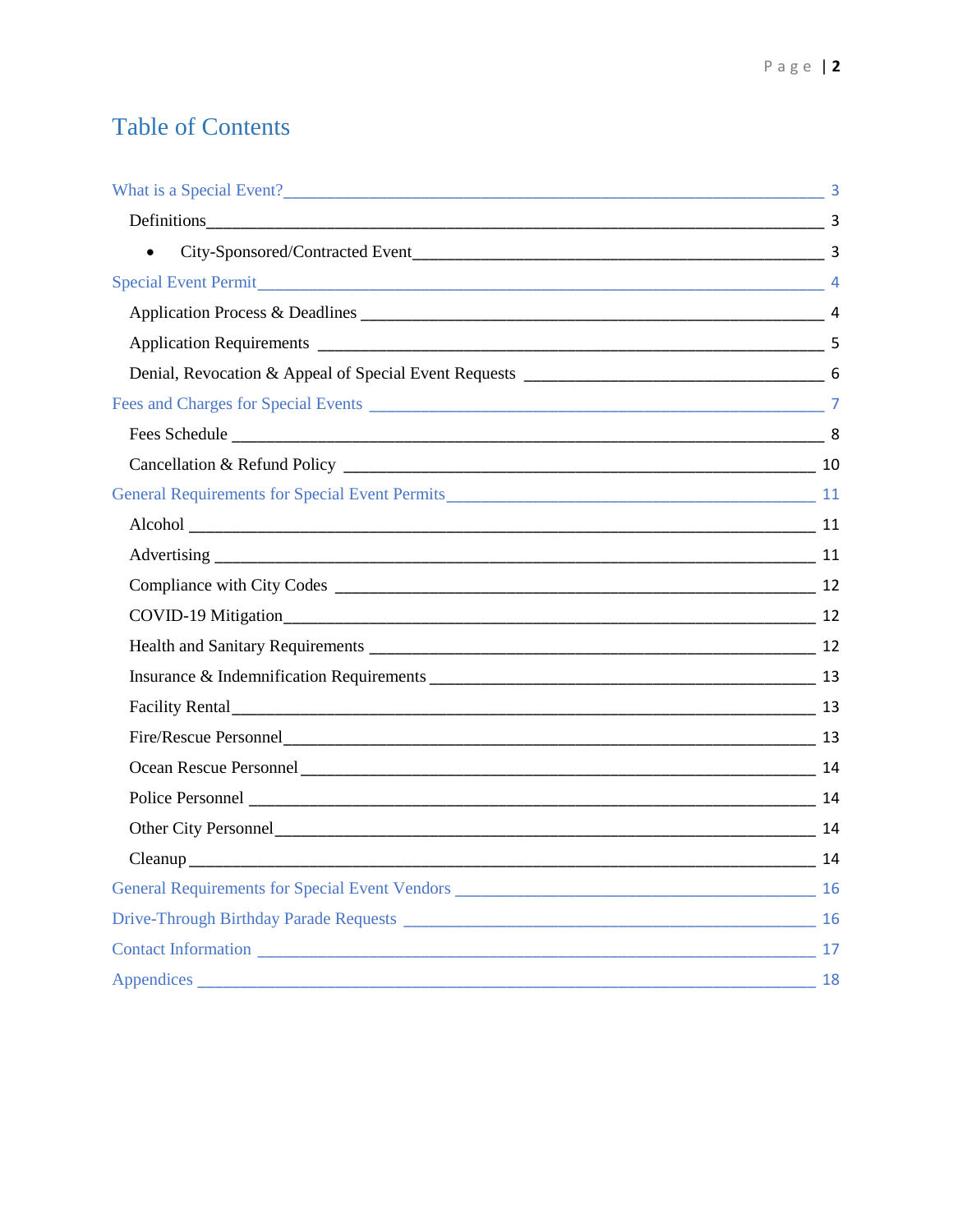## <span id="page-2-0"></span>What is a Special Event?

A Special Event is any parade, fair, show, festival, carnival, party, motorcade, run, street dance, bike-a-thon, race, walks, athletic event or other attended entertainment or celebration that is to be held in whole or in part upon publicly owned property and/or public right-of-way, or any such entertainment or celebration, if held wholly upon private property, that will nevertheless affect or impact the quality-of-life, ordinary and normal use by the general public of public property or public rights-of-way within the vicinity of the event. The term "special event" also means any activity to be held in whole or in part upon publicly owned or controlled property and/or public rights-of-way where merchandise or services are offered for sale, whether by for-profit or nonprofit organizations.

Any special event that takes place in the City of Riviera Beach without a permit will be subject to penalties in accordance with City Ordinance 4161.

#### <span id="page-2-1"></span>**Definitions**

- **Applicant or Organizer** is the person or persons who are financially responsible for all fees, deposits, damages or other charges for holding an event in Riviera Beach. This person has authority to make decisions regarding the event, including cancellation of the event.
- **Special Event Coordinator** is the designated City employee that is responsible for facilitating the special event permitting process. They will be the main point-of-contact for the applicant and will coordinate the approval process and ensure compliance with the special events policy and procedural manual and city ordinances.
- **Special Event Committee** is appointed by the City manager to conduct departmental reviews of all Special Event applications for uniformity and consistency with city codes, policies and procedures. The Committee will consist of the Police, Fire, Public Works, Parks and Recreation, Development Services and Community Redevelopment Agency personnel. The committee will meet as applications are received.
- **City-Produced Event** is any event produced and managed by the City and authorized by the City Manager.
- <span id="page-2-2"></span> **City-Sponsored/Contracted Event** is an event being managed by an individual or group, and is held through the sponsorship of the City. Such events are intended to be family-friendly and require the approval of the City Council. **A Sponsorship Request Form must be submitted at least 90 days before the event**. The City Manager/designee will determine if the request will be heard at a designated City Council Meeting. The applicant will be required to attend the City Council meeting where the event is to be considered for approval. (The form can be found on the City's website **rivierabeach.org/specialevents**). **Note**: Costs for public safety services from the Police or Fire Department will be the responsibility of the applicant/organizer.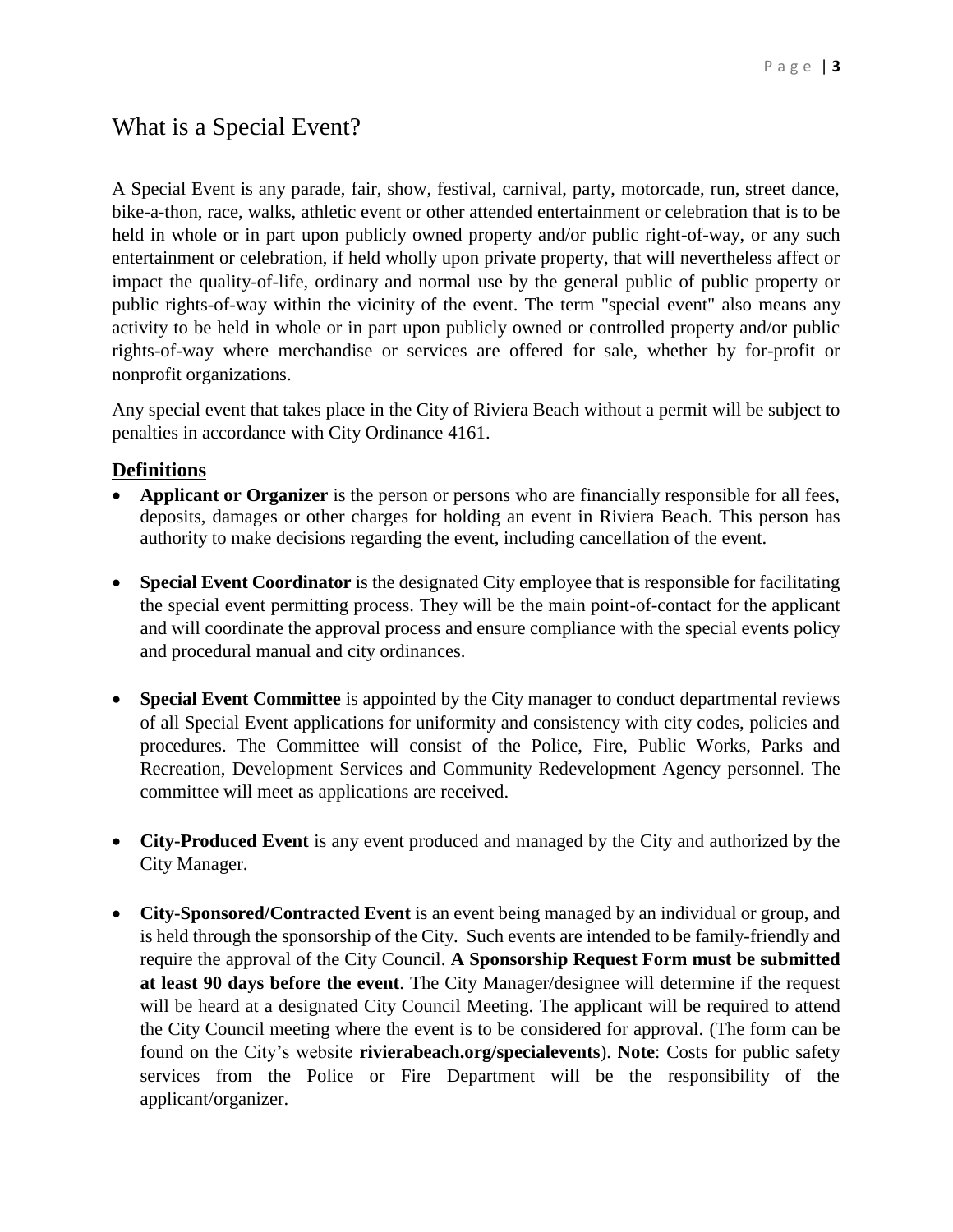## <span id="page-3-0"></span>Special Event Permit

## <span id="page-3-1"></span>**Application Process & Deadlines**

**Step 1: Apply Online.** Applications must be submitted **no later than 60 days** prior to the event. Please see the *Applications Requirement* section on the following page for more information. A nonrefundable \$50 application must be submitted with the application, in order for it to be reviewed. To apply and pay online visit **rivierabeach.org/specialevents.**

**Step 2: Application Review.** The Special Events Coordinator will coordinate with the Special Events Committee for the approval of each special event permit application. Any inspection deemed necessary may be required prior to the start of the event. Once the application is approved, the special events coordinator will notify the applicant with a notice of approval.

**Step 3: Approval.** If the application has been approved, the Applicant will have ten (10) days to pay the security deposit and all other applicable fees. Assuming all requirements are met, the Special Events Permit will be issued at least two weeks before the event.

#### **Timeline of Due Dates:**

*Please note that though the timeline of due dates demonstrates the process flow within a 60 day timeframe, it is highly recommended that applications are submitted prior to 60 days.*

| <b>60 Days Prior</b> | The Application with all required documents and the \$50<br>application fee is received.                                                                        |
|----------------------|-----------------------------------------------------------------------------------------------------------------------------------------------------------------|
| <b>50 Days Prior</b> | Special Events Committee Meets with applicant or<br>organizer.                                                                                                  |
| <b>40 Days Prior</b> | Notice of Approval/Denial.                                                                                                                                      |
| <b>30 Days Prior</b> | Security Deposit, Administrative Fees, and all other fees are<br>paid.                                                                                          |
| <b>20 Days Prior</b> | All other applicable permits and licenses submitted                                                                                                             |
| <b>15 Days Prior</b> | <b>Permit Issued</b>                                                                                                                                            |
| <b>10 Days Prior</b> | Notify businesses and residents affected by road closures,<br>etc.                                                                                              |
| <b>7 Days After</b>  | If applicable, an After-Action Meeting will take place<br>between the Applicant/Organizer, the Special Events<br>Committee and any other City or CRA personnel. |
| 10 Days After        | If applicable, the Security Deposit will be returned to the<br>Applicant/Organizer after the completion of after-action<br>inspection.                          |

**Events with over five hundred (500) or more attendees are required to submit an application no later than six (6) months in advance.** This will provide sufficient time for the processing of various elements associated with high impact events, of which they would be considered.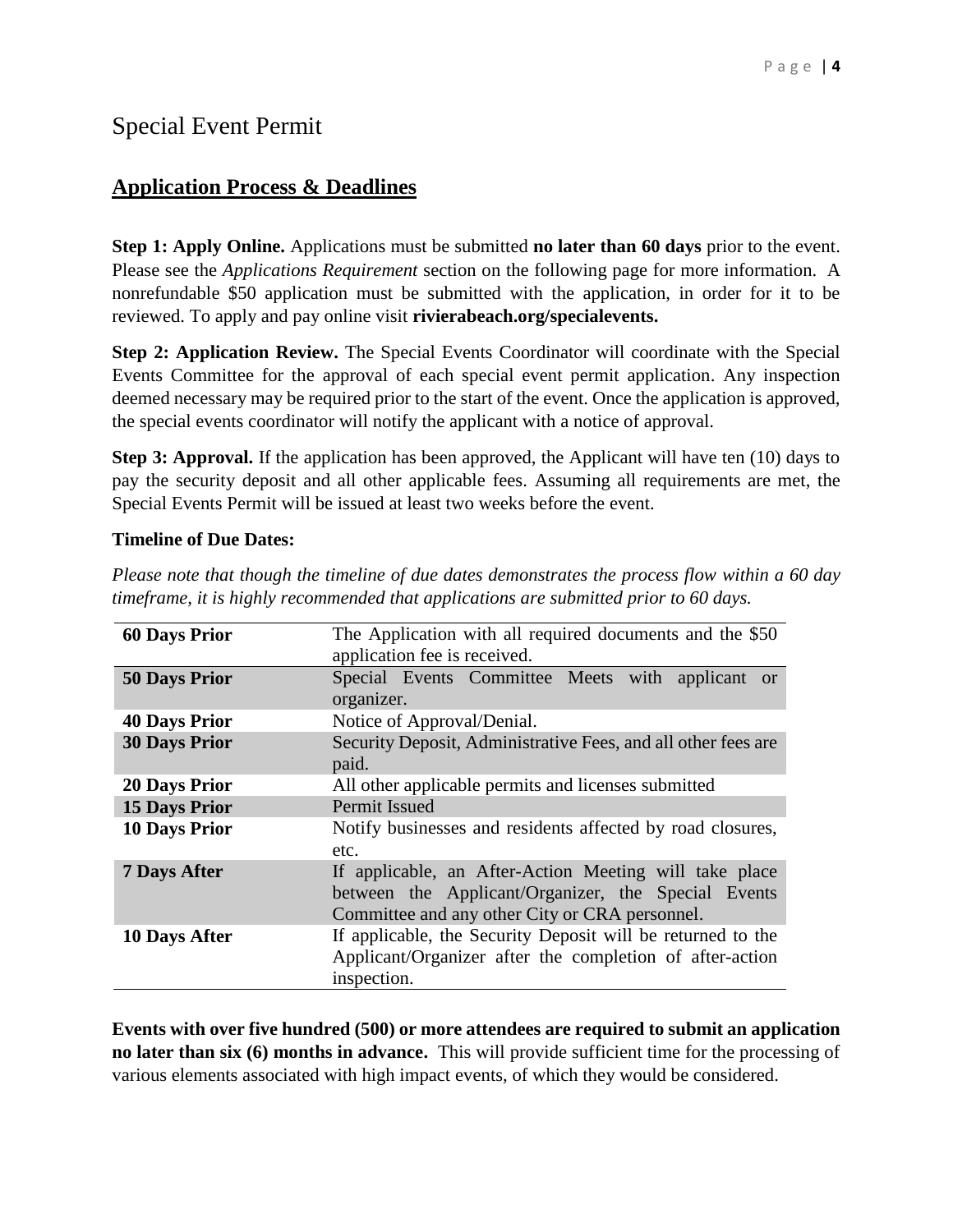**Early Applications:** Applicants can submit a permit application no earlier than one (1) year in advance of the event date.

#### <span id="page-4-0"></span>**Application Requirements**

The applicant is responsible for submitting all required documentation with the application.

 Asterisk means that those forms can be found on the webpage, **rivierabeach.org/specialevents.**

#### **Required Documentation/Forms**

- Notarized Affidavit of Completeness and Accuracy (Form 05) \*\*.
- Notarized Consent (Form 06) \*\*.
- Recorded Warranty Deed (Not required if City owned property).
- Notification Letter (If applicable for permits that require road closure).
- Event Site Plan (Survey or approved Site Plan with all relevant site elements showing, layout and location of proposed temporary improvements).
- Temporary Tent or Structure (See below "Additional Information" subsection for more info )
- Shared parking affidavit (If property cannot accommodate projected parking onsite).
- Applicant must locate all items relating to specific event on Site Plan.
- List of participating vendors and individual licenses for each.
- Certificate of Insurance (1,000,000.00 policy with the City of Riviera Beach as additional insured, see Appendix A as an example).
- Alcohol and Tobacco Permit (If applicable)
- Business Tax Receipt (BTR) for Vendors (If applicable). **Note:** BTRs may take up to 4 weeks to receive.
- Proof of payment for City facility rental (If applicable)

#### **Additional Documents (If Applicable)**

- Right of Way (ROW) permit application  $+$  fee.
- Event Route Map.
- Alcohol Beverage and Tobacco (ABT) Temporary Permit.
- Liquor Liability Insurance
- Tax Exempt Form for Non Profit (Copy of 501.C3 Status)
- State License for use of amusement apparatus
- Crowd Control Certificate
- Food Truck Safety and Outdoor Cooking Checklist & Mobile Vendor Checklist<sup>\*\*</sup>
- COVID-19 Mitigation Plan

#### **Additional Information:**

- Special Permits are not valid until approved.
- All temporary electrical hook-ups must receive a temporary electrical permit from the Building Division.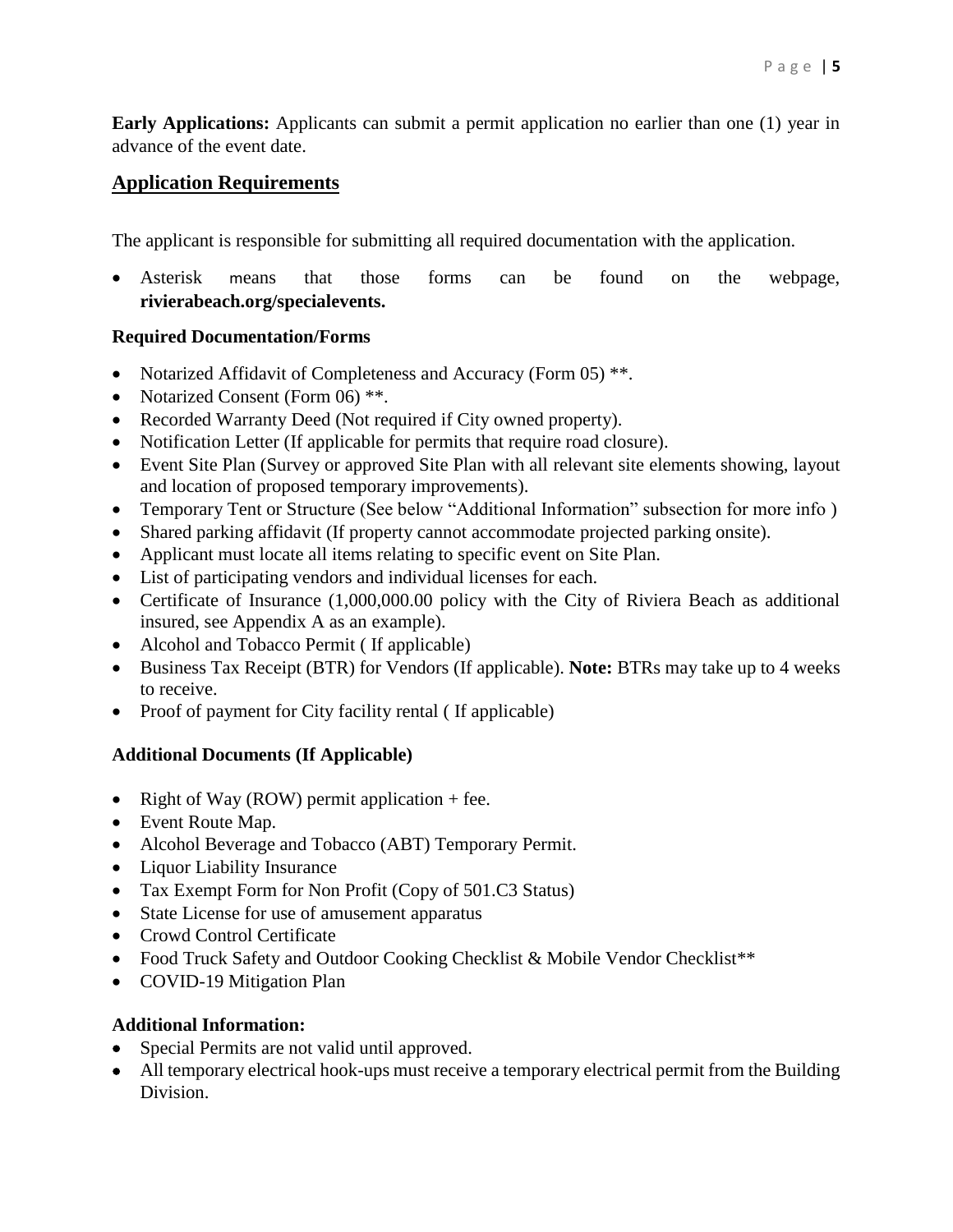- Tents used for human occupancy may require separate permit from the Building Division.
- All tents that are erected must receive an inspection from the Fire Department.
- The Applicant shall provide for adequate parking and safe vehicular and pedestrian circulation.

#### <span id="page-5-0"></span>**Denial, Revocation & Appeal of Special Event Requests**

Special event requests will be denied under circumstances in which:

- The application is not complete in all material respects and all information contained therein are not accurate within the knowledge of the Applicant.
- All of the conditions set forth herein, and all contractual requirements imposed by the City, if any, have not been or will not be met.
- The Special Event will interfere with or unduly burden the City's provision of municipal services to the community including, but not limited to, police, fire and emergency medical protection, water and sanitary sewer service, risk, and solid waste removal.
- The City Manager decides to refuse issuance of or deny any permit in matters where there is a risk to public health, safety and welfare, to include but not limited to: a public health crisis, a severe weather event, and other matters as deemed by the City Manager.
- The appropriate fees have not been paid in full.
- The proposed event and/or applicant/organizer has previously violated the City's Special Event Policy or Special Event Permit requirements.
- After-action review completed by City staff following an event previously produced by the applicant indicate that the applicant acted in a manner that violated the Special Event Policy or the Special Event Permit, created unsafe conditions, failed to correct event problems identified by City representatives at any time, or created other problems of similar magnitude.
- If the city building official or designated representative determines any structure of applicant's being used for permit location or premises where the event is to be held, is being operated or maintained in violation of this Code or other ordinances and laws of the state, county or city, the permit may be revoked.
- It shall be unlawful for any person to cause or permit any use of such structure after revocation of permit.
- The City may refuse to issue, reissue or may revoke any Special Event permit which violates any portion of the policy or city codes. An applicant whose special event permit has been denied or revoked may, within fourteen (14) calendar days of the denial or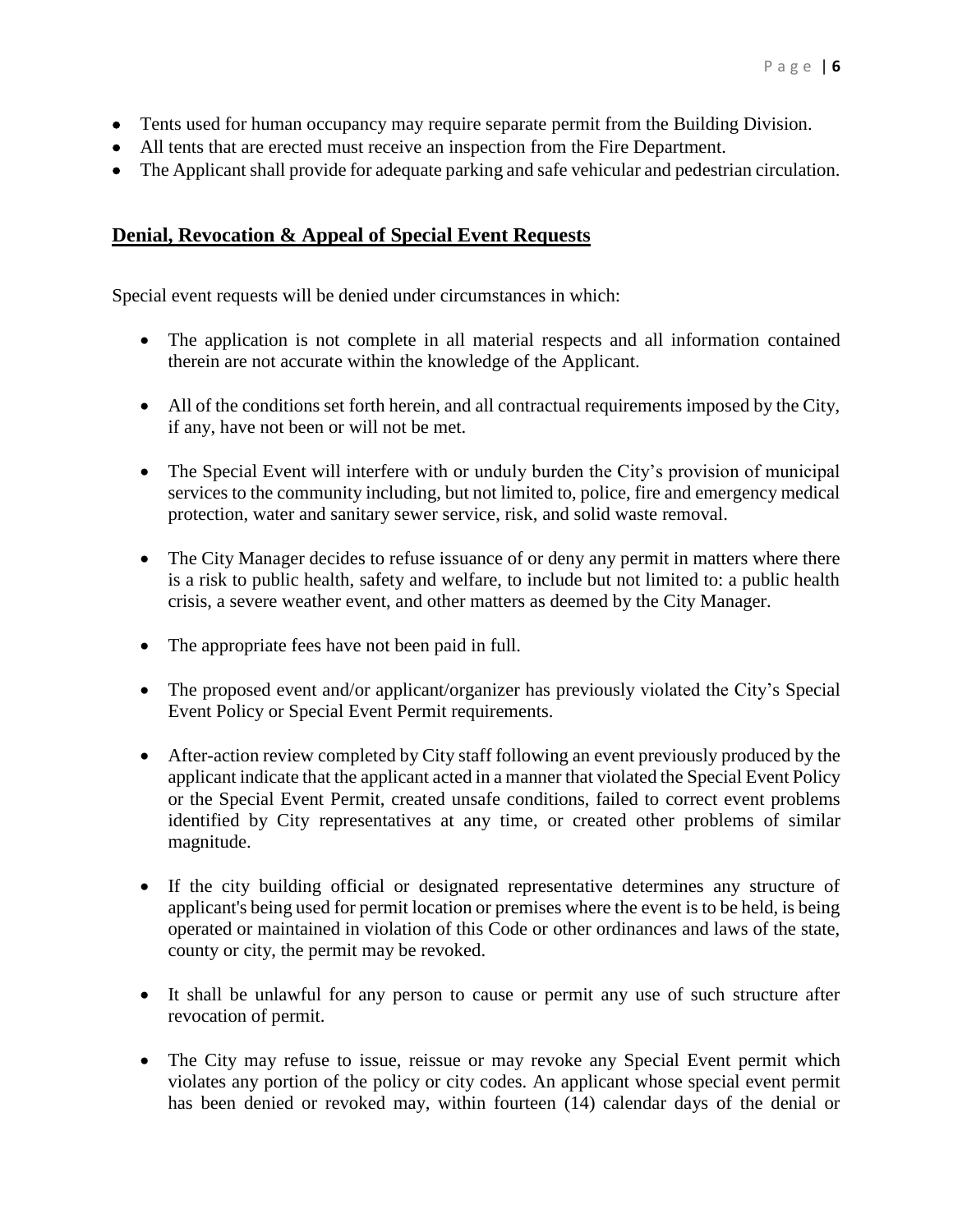revocation, file a written appeal of the denial or revocation to the City Manager or designee for review. An appeal fee will apply.

## <span id="page-6-0"></span>Fees and Charges for Special Events

- Fees and charges for special events are established and periodically adjusted. All special event fees are intended primarily to offset the cost to the City resulting from such special events. Therefore, except for City-produced or City-sponsored/contracted events, the City does not waive special event fees for facility rentals, permits, licenses or any other charges for City services. Any applicant requesting to hold an event on City property or facilities must pay all required fees. City contracted events shall not allow the sale, distribution or consumption of alcohol.
- An assessment will be made based on the information given in the application. Fees can range from \$50 to over \$15,000.00. A few of the things which determine the special event fee are as follows: the time of year, the location length of the event, time of the event, type of event, alcoholic vs. non-alcoholic, one site vs. many sites, ticketed event vs. free event, road closure vs. no road closure, and so forth.
- The event applicant is responsible for all costs for City services as determined by the City. All applicable costs associated with the event must be paid to the City by credit card or cashier's check. Personal checks or cash will NOT be accepted.
- Any applicant requesting to hold a special event on City property or facilities must pay the security deposit and all required Special Event fees prior to the issuance of the Special Event Permit. The security deposit may be utilized to pay for City staff, cleanup, maintenance, or repair if the site is not in a condition satisfactory to the City's representative within forty-eight (48) hours after the after-action inspection unless extenuating circumstances exist and are agreed upon by the Special Events Committee.
- All fees must be paid for and presented to the City not less than thirty (30) calendar days in advance of the event.
- All required permits and temporary licenses, if applicable, must be paid and provided to the City not less than thirty (30) calendar days in advance of the event.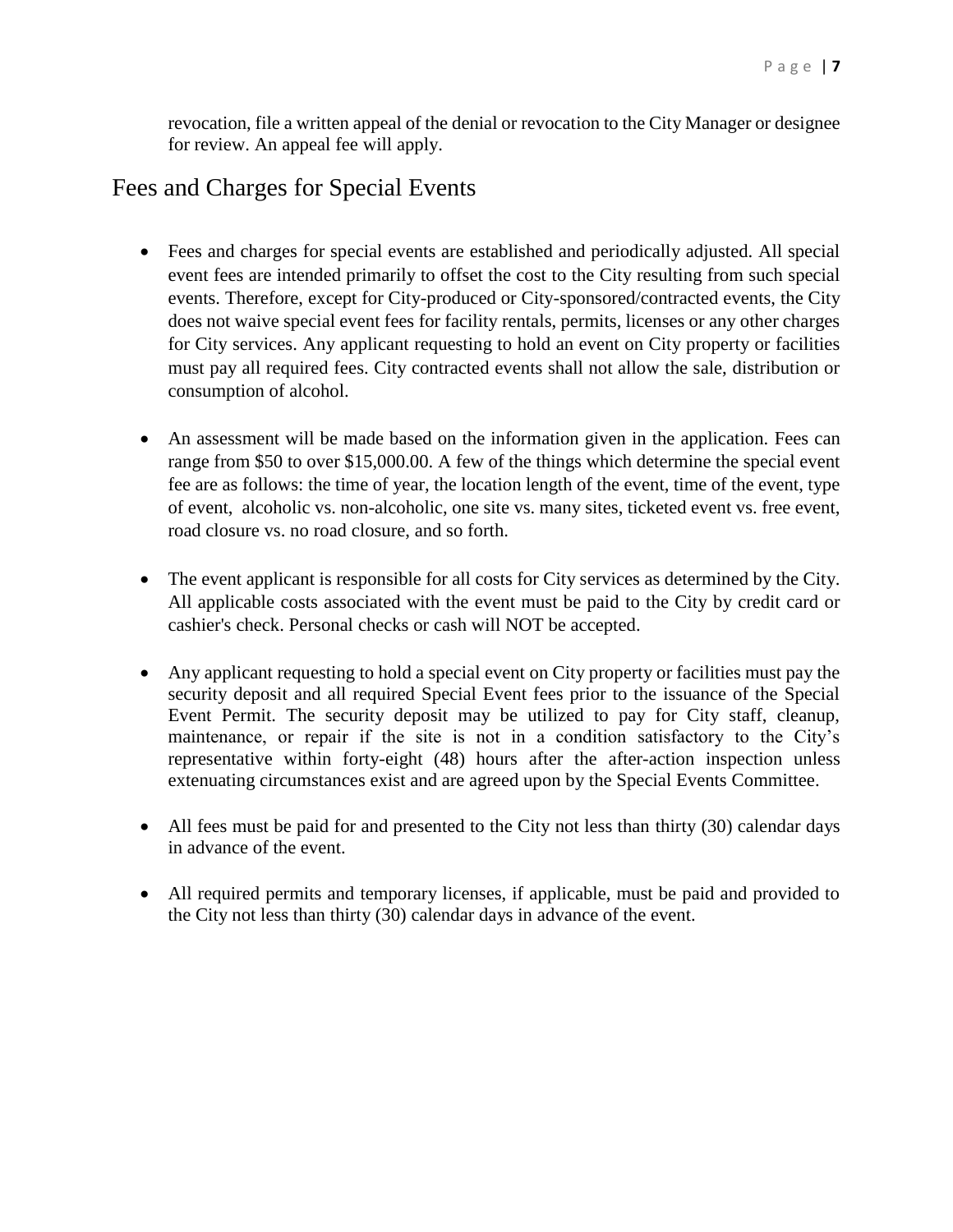## <span id="page-7-0"></span>**Fees Schedule**

#### **Table 1. General Fees**

| <b>Service</b>                          | Fee                                                                                                                                                                                                                                                                                                                                                                                                                                       |
|-----------------------------------------|-------------------------------------------------------------------------------------------------------------------------------------------------------------------------------------------------------------------------------------------------------------------------------------------------------------------------------------------------------------------------------------------------------------------------------------------|
| <b>Special Event Permit Application</b> | \$50                                                                                                                                                                                                                                                                                                                                                                                                                                      |
| Security Deposit (refundable)           | $$50 - $15,000$                                                                                                                                                                                                                                                                                                                                                                                                                           |
| Appeal Fee                              | 3% of the security deposit, but not less than \$50                                                                                                                                                                                                                                                                                                                                                                                        |
| Date Change Fee                         | \$100                                                                                                                                                                                                                                                                                                                                                                                                                                     |
| <b>Rush/Priority Fee</b>                | 3% of the security deposit, but not less than \$50                                                                                                                                                                                                                                                                                                                                                                                        |
| <b>Cancellation Fee</b>                 | 100% refund of all refundable fees, if a request of<br>cancellation is received 50-60 days before the first<br>day of the event; A cancellation fee that is a 50%<br>refund of refundable fees, if a request of cancellation<br>is received 45 days before the first day of the event;<br>Events that are cancelled less than 45 days of the first<br>day of the event will forfeit 100% of all fees, deposits<br>and applicable charges. |
| <b>Cleaning Fee</b>                     | \$25/hr./staff                                                                                                                                                                                                                                                                                                                                                                                                                            |

### **Table 2a. Fire Dept. Fees**

| Fire Dept. Personnel & Other | <b>Hourly Rate</b>     | <b>Min. Hours</b> | <b>Special Note</b> |
|------------------------------|------------------------|-------------------|---------------------|
| <b>Items</b>                 |                        |                   |                     |
| 2 Fire Rescue Personnel      | $$100.00$ per hour     | 3-hours           | Includes ALS/BLS    |
|                              |                        |                   | Unit                |
| <b>Additional Personnel</b>  | $$50.00$ per hour      | 3-hours           |                     |
| Fire Engine                  | $50.00$ per hour<br>\$ |                   |                     |
| <b>Ladder Truck</b>          | $75.00$ per hour<br>\$ |                   |                     |
| <b>Administrative Fee</b>    | \$5.00                 |                   |                     |

#### **Table 2b. Minimum Number of Required Fire Personnel to Provide Service.**

| # of Attendees<br>Anticipated | Minimum # of Fire<br><b>Personnel</b> | # of Supervisors | <b>Includes ALS/BLS</b><br>Unit |
|-------------------------------|---------------------------------------|------------------|---------------------------------|
| $0 - 1000$                    |                                       |                  | Yes                             |
| 1000 - 2000                   |                                       |                  | Yes                             |
| <b>Over 2000</b>              |                                       | 1 Supervisor     | $Yes + Golf$ Cart               |

**Note:** This information may be subject to change as determined by the City.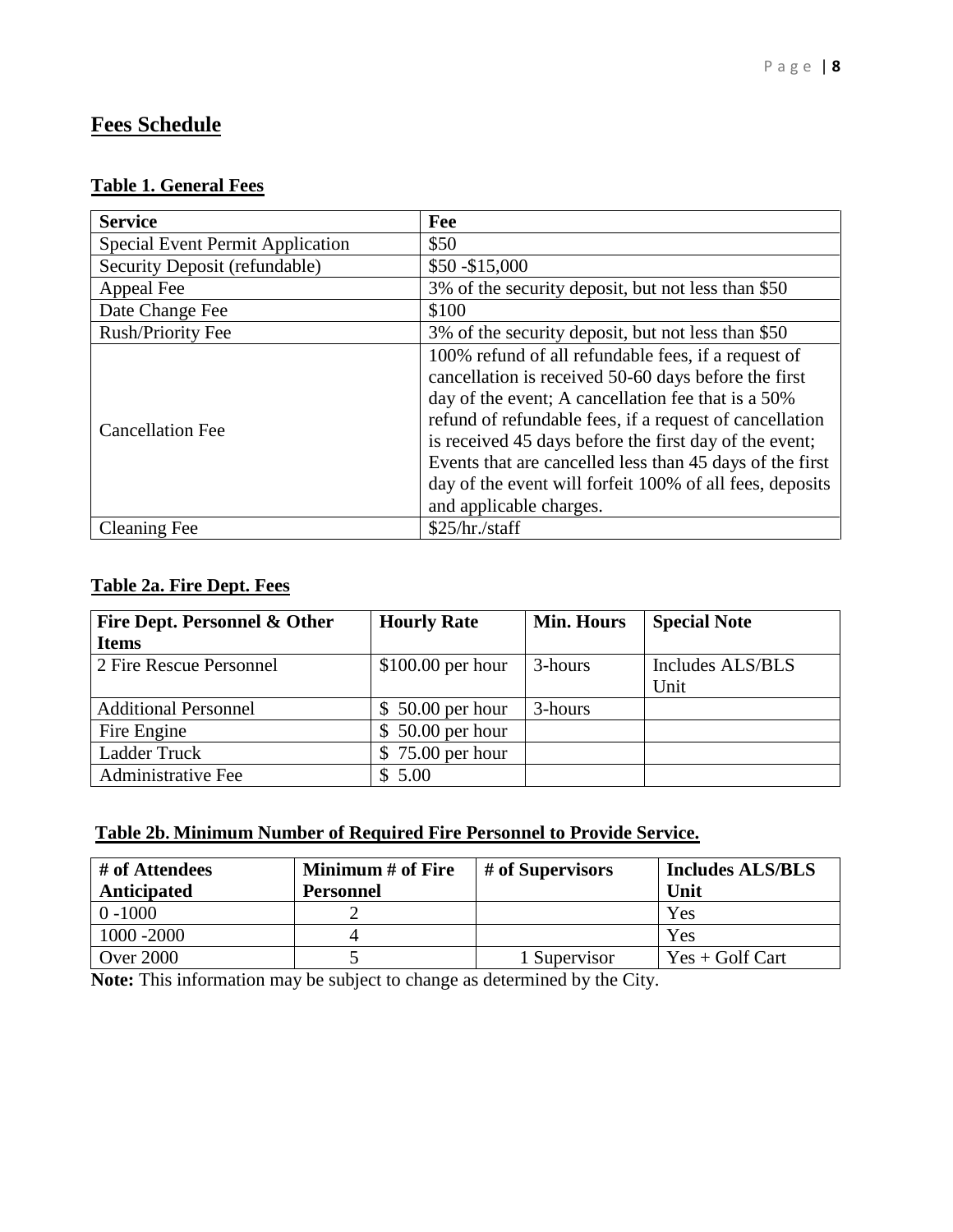| <b>Police Dept. Personnel</b> | <b>Hourly Rate</b> | Min. Hrs. | <b>Special Note</b> |
|-------------------------------|--------------------|-----------|---------------------|
| and Other Items               |                    |           |                     |
| Police Officer                | $$35.00$ per hour  | 3-hours   |                     |
| Sergeant                      | $$40.00$ per hour  | 3-hours   |                     |
| Captain and above             | $$50.00$ per hour  | 3-hours   |                     |
| <b>Administrative Fee</b>     | \$10.00            |           |                     |

### **Table 3a. Police Dept. Fees**

**Note:** Police Department personnel hourly rates are subject to change for events scheduled during holidays and premium days such as New Year's Eve, New Year's Day, Super Bowl Sunday, Memorial Day, Halloween, Thanksgiving, etc.

#### **Table 3b. Minimum Number of Required Police Officers to Provide Security.**

| # of Attendees | Minimum # of<br><b>Officers Required</b> | # of Supervisors<br><b>Required</b> | # of Police Vehicle<br><b>Required</b> |
|----------------|------------------------------------------|-------------------------------------|----------------------------------------|
| $0 - 75$       | 1 Police Officer                         |                                     | 1 Police Vehicle                       |
| 76-250         | 2 Police Officers                        |                                     | 1 Police Vehicle                       |
| 251-500        | 3 Police Officers                        | 1 Supervisor                        | 2 Police Vehicle                       |
| Over 500       | 4 Police Officers                        | 1 Supervisor                        | 3 Police Vehicle                       |

**Note:** This information may be subject to change as determined by the City.

#### **Table 4. Parks Facility Rental & Staffing Fees**

| <b>Facility/Staffing/Equipment</b>     | <b>Special Note</b> | <b>Rates</b>               |
|----------------------------------------|---------------------|----------------------------|
| <b>Lindsey Davis Community Center</b>  | Large Room          | \$95.00/hr.                |
| Dan Calloway "Tate" Recreation Center  | <b>Small Room</b>   | \$50.00/hr. (Resident)     |
|                                        |                     | \$60.00/hr. (Nonresident)  |
| Gym Rental: Wells OR Dan Calloway      |                     | \$95.00/hr. (Resident)     |
| <b>Recreation Center</b>               |                     | \$100.00/hr. (Nonresident) |
| <b>Ball Field</b>                      |                     | Without lights:            |
|                                        |                     | \$35.00/hr. (Resident)     |
|                                        |                     | \$45.00/hr. (Non-Resident) |
|                                        |                     | With lights:               |
|                                        |                     | \$50.00/hr. (Resident)     |
|                                        |                     | \$60.00/hr. (Non-Resident) |
| Volleyball/Basketball Courts           | 2 hr. minimum       | $$10.00/hr.$ (Residents)   |
|                                        | rental              | \$20.00/hr. (Nonresident)  |
| Park/Municipal Beach Pavilion Permit   | Must obtain a       | $$25.00 - $150$            |
|                                        | park permit to      |                            |
|                                        | reserve park.       |                            |
| Park/Municipal Beach Pavilion Permit - | 4 hr. rental        | 50.00-\$200.00             |
| <b>Refundable Security Deposit</b>     |                     |                            |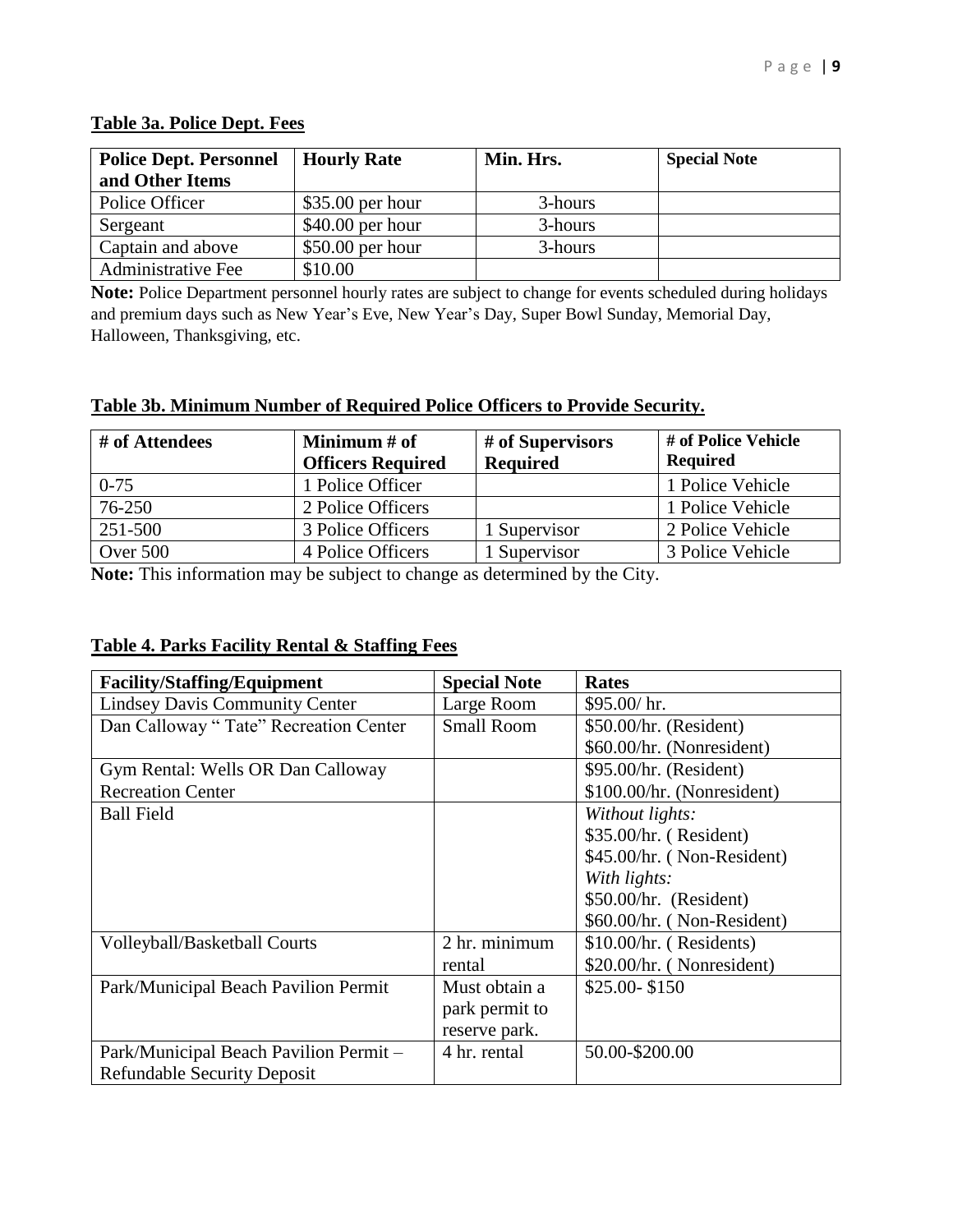| Pool Facility Rental Fees          |                                   | Please contact the parks and      |
|------------------------------------|-----------------------------------|-----------------------------------|
|                                    |                                   | recreation administrative office  |
|                                    |                                   | for pricing                       |
| <b>Staffing</b>                    |                                   | \$20.00 - \$35.00/hr.             |
| Amphitheater (500 or more seating) |                                   | Rates vary, contact the parks and |
|                                    |                                   | recreation administrative office  |
| Multi Rink                         | Group hourly                      | \$50.00 (Residents)               |
|                                    | rate                              | \$60.00 (Nonresidents)            |
| <b>Aqua Spray Ground</b>           | Group Hourly                      | \$25.00 (Residents)               |
|                                    | rate, Minimum                     | \$35.00 (Nonresidents)            |
|                                    | of 2 hrs.                         |                                   |
|                                    | <b>Barracuda Bay Rental Rates</b> |                                   |
| <b>Application Fee</b>             | Non refundable                    | \$50.00                           |
| <b>Security Deposit</b>            | Refundable                        | \$200.00 - \$500.00               |
| <b>Reservation Fee</b>             |                                   | \$300.00 (Resident)               |
|                                    |                                   | \$400.00 (Nonresident)            |
| <b>Entrance Fee: Non-Profit</b>    |                                   | \$3.00                            |
| <b>Entrance Fee: For-Profit</b>    |                                   |                                   |
| Up to 100 Patrons                  |                                   | \$5.00/person                     |
| 101-200 Patrons                    |                                   | \$7.00/person                     |
| 201-300 Patrons                    |                                   | \$9.00/person                     |
| 301-400 Patrons                    |                                   | \$11.00/person                    |
| <b>Additional Hour</b>             |                                   | \$50.00/hr.                       |

### <span id="page-9-0"></span>**Cancellation & Refund Policy**

- A request for cancellation must be submitted in writing to the special event coordinator.
- 100% refund of fees will be issued if the event is cancelled 50-60 days before the first day of the event.
- 50% refund of fees will be issued if the event is cancelled 45 days before the event.
- Events that are cancelled less than forty-five (45) days' notice will forfeit 100% of all fees, deposits, and applicable charges.
- Refunds will be issued by check or issued by credit card within thirty (30) days of receipt of the written cancellation request. Refunds will be issued to the Applicant or Organizer on file.
- If the City of Riviera Beach cancels the event with or without cause, the applicant will receive a full refund or may change the event date at no additional charge.
- If the applicant decides to cancel the event on the "day-of", they must contact the Special Events Coordinator immediately so that all appropriate City staff members are notified. The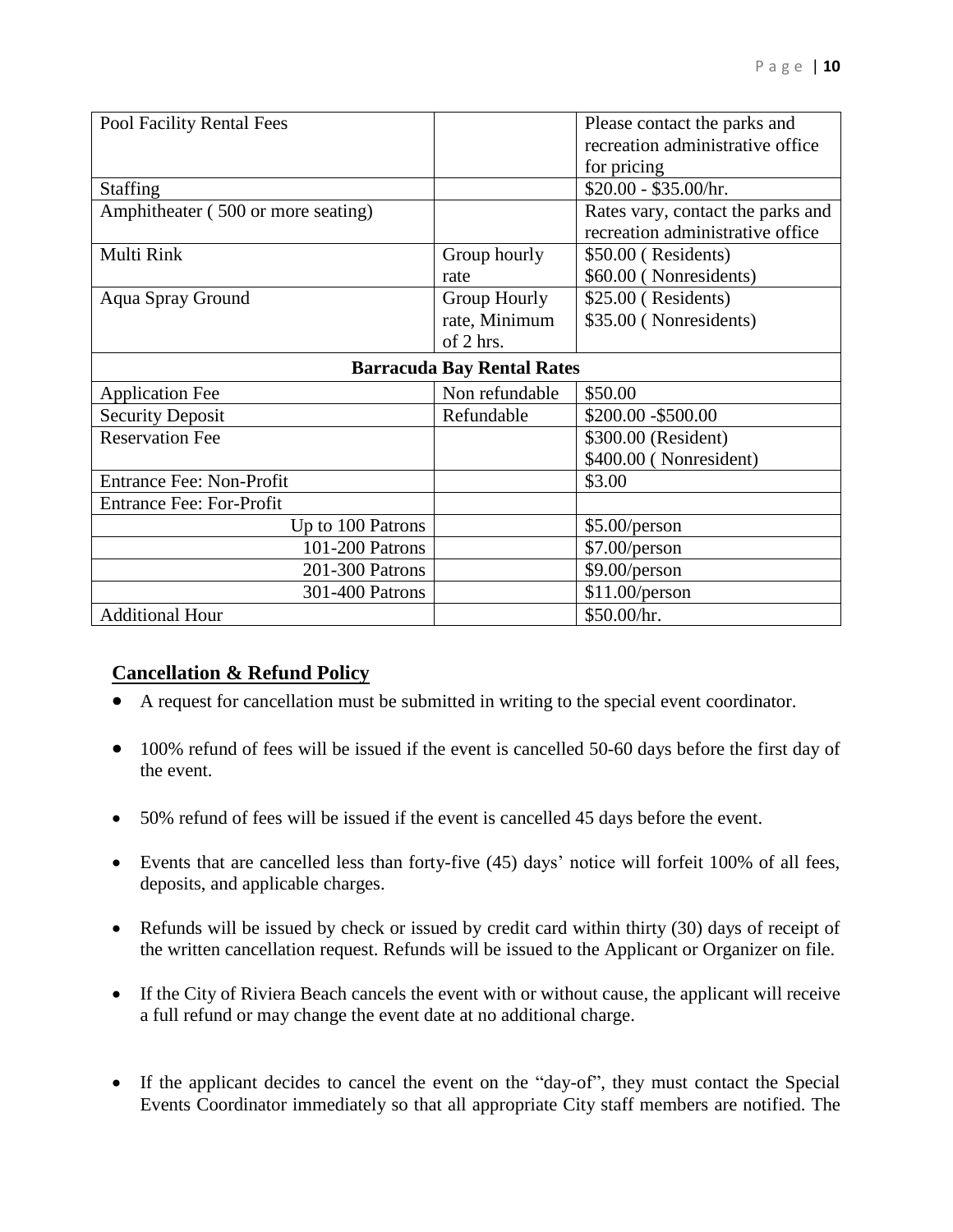phone number of the coordinator will be provided to the Applicant. The applicant is responsible for notifying its vendors and all other attendees or participants of the event.

 If the applicant/organizer would like to move the event to another day after it has been approved by the City, a written request must be submitted to the special event coordinator with the date-change fee of \$100.

## <span id="page-10-0"></span>General Requirements for Special Event Permits

#### <span id="page-10-1"></span>**Alcohol**

- Sale, dispensing, possession, use and/or consumption of alcoholic beverages on public property is prohibited except when special permission is granted pursuant to City and State Ordinance. Serving or selling alcohol at the event is subject to departmental approval. Event Applicant is responsible for abiding by all Local, State and Federal liquor regulations, including the Division of Alcoholic Beverages & Tobacco (ABT). City contracted events shall NOT allow the sale, distribution or consumption of alcohol.
- Liquor License: After approval of the special event permit application, the Event Applicant must obtain a temporary liquor license permit or an extension of a current liquor license. A copy of the liquor license must be provided in the name of the organization selling the product and submitted to the City of Riviera Beach a minimum of twenty (20) days prior to the event. For more information, contact the Florida Department of Business & Professional Regulation at www.myflorida.com/dbpr.
- Wet Zone: A Wet Zone is the designated area (s) where alcohol is distributed and consumed. Alcohol can only be sold or provided to individuals that are 21 years or older. Therefore, a method by which to identify those persons shall be indicated in the application, such as the use of a specifically colored wristband. The Wet Zone location(s) and dimensions must be included on the site plan and approved by the Riviera Beach Police Department. No alcohol may be served in glass containers, cans, or bottles. In addition, the Event Applicant is asked to provide a photo of the cup being used for the event (e.g. white solo cup) so as to be easily identified.
- Police officers are required to work any event that involves alcohol at a cost to the Event Applicant. Payment for police officers are made 30 days prior to the event. The cost is based on the hourly rate per officer with a minimum of three (3) hours per officer.

#### <span id="page-10-2"></span>**Advertising**

 Special Events that have not been approved by the City, should not be promoted, marketed or advertised. Submission of a Special Event Application by the City is neither a guarantee of the date or location, nor an automatic approval of your event. The event applicant must complete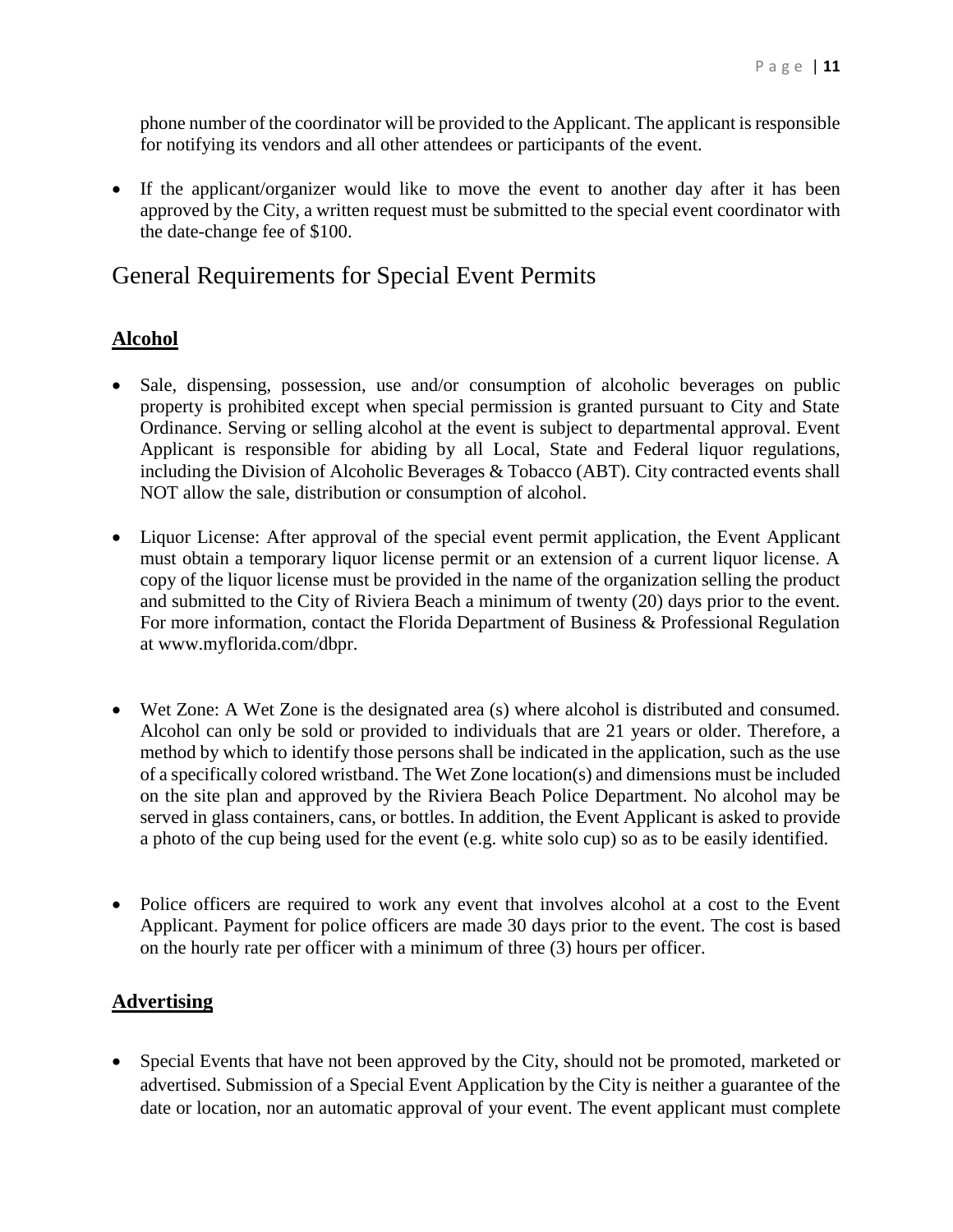the application requirements entirely before the City will issue a Special Event Permit. Event applicants advertising an event or collecting registration fees prior to the issuance of an approved permit do so at their own risk.

- The applicant must provide proof of any communications for approval prior its release. The applicant must submit communications to include, but not limited to: social media posts, letters, flyers, signage, news releases or newspaper ads informing affected parties of the event and any impacts (traffic volumes, parking, detours, delays, etc.) that may affect them.
- Use of the City logo on advertising materials is NOT permitted for private events. Only City sponsored/contracted events may request approval to use the City's logo.
- Any deviation to the advertisement after approval must be resubmitted, otherwise the applicant or organizer jeopardize the opportunity to apply for a special event in the future.

#### <span id="page-11-0"></span>**Compliance with City Codes**

 All activities conducted as part of a special event are required to comply with the provisions of all City Code of Ordinances and the Special Events Policy and Procedures Manual.

#### <span id="page-11-1"></span>**COVID-19 Mitigation**

- A COVID-19 Mitigation Plan may be required with all special event applications to ensure that the applicant will implement guidance from the Center for Disease Control and Prevention (CDC), state and local government orders. Noncompliance with the plan will be a violation of this policy and will jeopardize the applicants' ability to be approved for future special event requests.
- The City may at any time during the special event permitting process request that the applicant modify the event format to comply with guidance from the CDC, state and local government orders.

#### <span id="page-11-2"></span>**Health and Sanitary Requirements**

• In order to ensure a clean, sanitary environment during and after events held at City facilities, the City's designated representative will approve site cleanup services. The organizer/applicant is responsible for ensuring their vendors and providers keep City facilities, and the surrounding areas used or affected by the crowds attending the special event, in a clean and sanitary condition during and after an event. Failure to do so will result in forfeiture of the security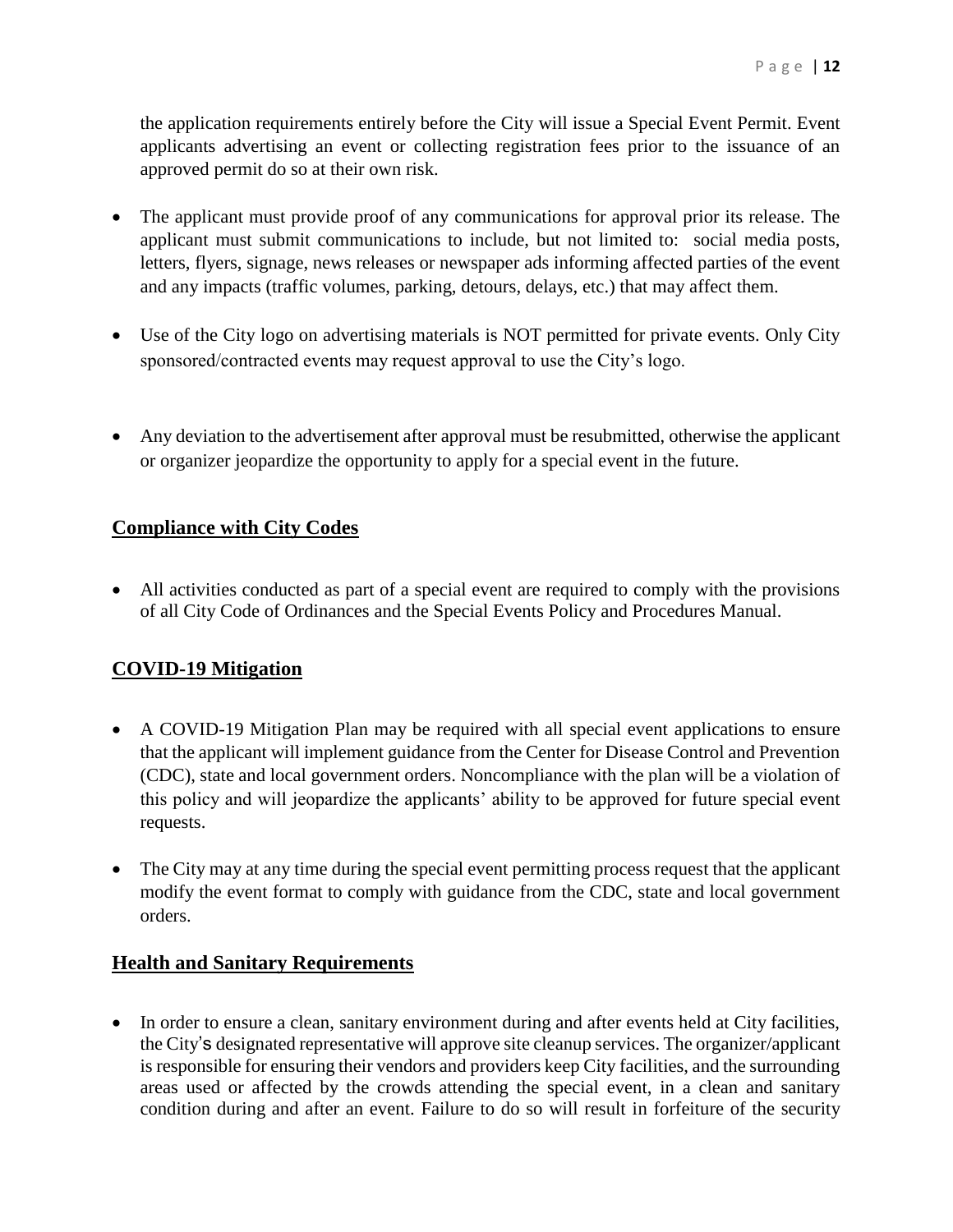deposit with the potential of an additional cleaning fee, which will be the full responsibility of the applicant/organizer.

#### <span id="page-12-0"></span>**Insurance & Indemnification Requirements**

- Certificate of Insurance. If the event is on City property, a certificate of insurance must be provided that includes \$1,000,000 coverage, of which the City of Riviera Beach is listed as additionally insured (See Appendix A).
- The applicant must submit an indemnification agreement, as approved by the city attorney, indemnifying city, its employees, agents, volunteers, and elected and appointed officials from any and all claims, demands, judgments, including, but not limited to, any and all such claims, suits, actions, damages, or causes of action arising as a result of the special event, or of the condition of the premises on which the special event is held including any personal injury or loss of life, or damage to or loss of property, and from and against any order, judgments, or decrees which may be entered, and from and against any costs, attorneys' fees, expenses and liabilities incurred in and about the defense or settlement of any claims, and the investigation thereof.

#### <span id="page-12-1"></span>**Facility Rental**

• If the applicant desires to rent a Parks & Recreation or Community Redevelopment Agency (CRA) facility, they must abide by the policy and procedures that are provided through the appropriate departments.

#### <span id="page-12-2"></span>**Fire/Rescue Personnel**

- The requirement for an ALS Unit (Advanced Life Support) with a minimum of three (3) fire/EMS or additional fire/EMS personnel, in addition to a supervisor, at special events will be determined by the Fire Chief and/or Fire Marshal prior to the event based on, but not limited to, the type of special event, expected attendance and crowds, number of food vendors, sale, distribution, and/or consumption of alcohol, and other factors that would tax the department's ability to provide fire/rescue services.
- It will be the responsibility of the event organizer/applicant to pay the Fire Department for fire/rescue personnel required during the special event. If personnel are scheduled for and report to an event, then the minimum number of hours each shall be paid is three (3) hours. Payment shall be made at least 30 days prior to the event.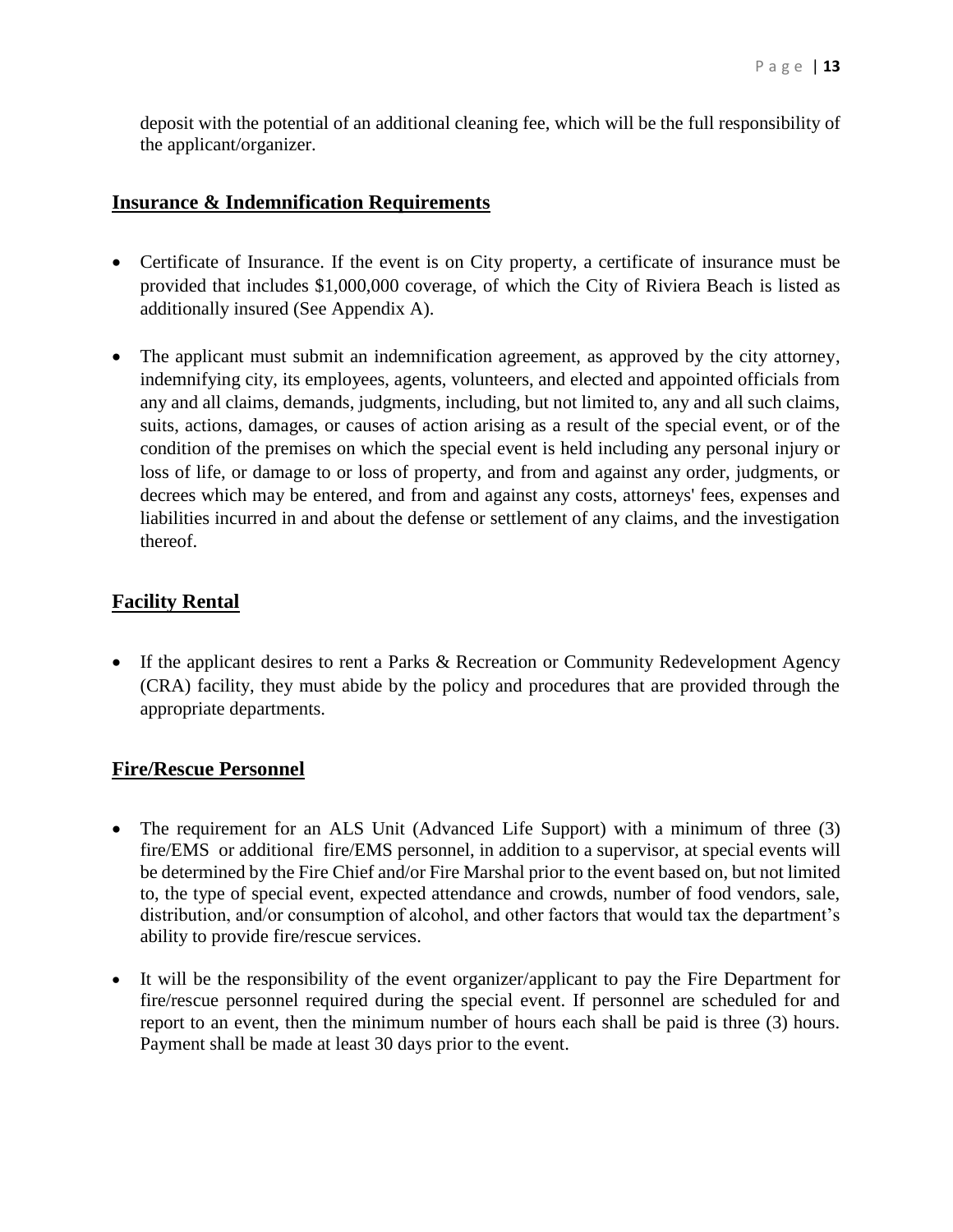#### <span id="page-13-0"></span>**Ocean Rescue Personnel**

- The requirement for Ocean Rescue participation at special events will be determined by the Fire Chief and/or Fire Marshal and the Parks & Recreation Director prior to the event based on, but not limited to, the type of special event, weather/water conditions, expected attendance and crowds, and other factors that would tax the department's ability to provide ocean rescue services.
- It will be the responsibility of the event organizer/applicant to pay the Fire Department for personnel required during the special event. If personnel are scheduled and report to an event, then the minimum number of hours each shall be paid is three (3) hours. Payment for personnel shall be made at least 30 days prior to the event

#### <span id="page-13-1"></span>**Police Personnel**

 The requirement for police personnel at special events will be determined by the Chief of Police or designee. All requests by the organizer/applicant for police personnel shall be made in advance of the event through the Special Events Committee. When three (3) or more officers are required, an additional supervisor is required and will receive supervisory rate of pay. The Chief of Police or designee may require additional police personnel for special events which include the sales, distribution, and/or consumption of alcohol as deemed necessary for public safety. Payment for personnel shall be made at least 30 days prior to the event.

#### <span id="page-13-2"></span>**Other City Personnel**

• Should the services of other City department personnel be required to facilitate a special event, the event organizer/applicant is required to pay for those services thirty (30) calendar days before the event.

#### <span id="page-13-3"></span>**Cleanup**

- The applicant will provide all cleanup services for special events, including any closed roads and streets. Cleanup includes personnel costs during and after the event, as well as adequate dumpsters, trash cans and grease vats. The number of dumpsters will be determined by the Public Works Department or the Parks and Recreation Department in conjunction with the applicant, based upon the scope of the event and previous experience with events held in the City of Riviera Beach.
- Cleanup also includes the removal of all dumpsters, trashcans, trash, other equipment and pressure washing any areas where grease or other substances are present after an event. Arrangements for the proper disposal of used cooking grease and gray water will be the responsibility of the applicant. The grease vat and gray water provider must be City approved. The cost of these services will be the responsibility of the event applicant.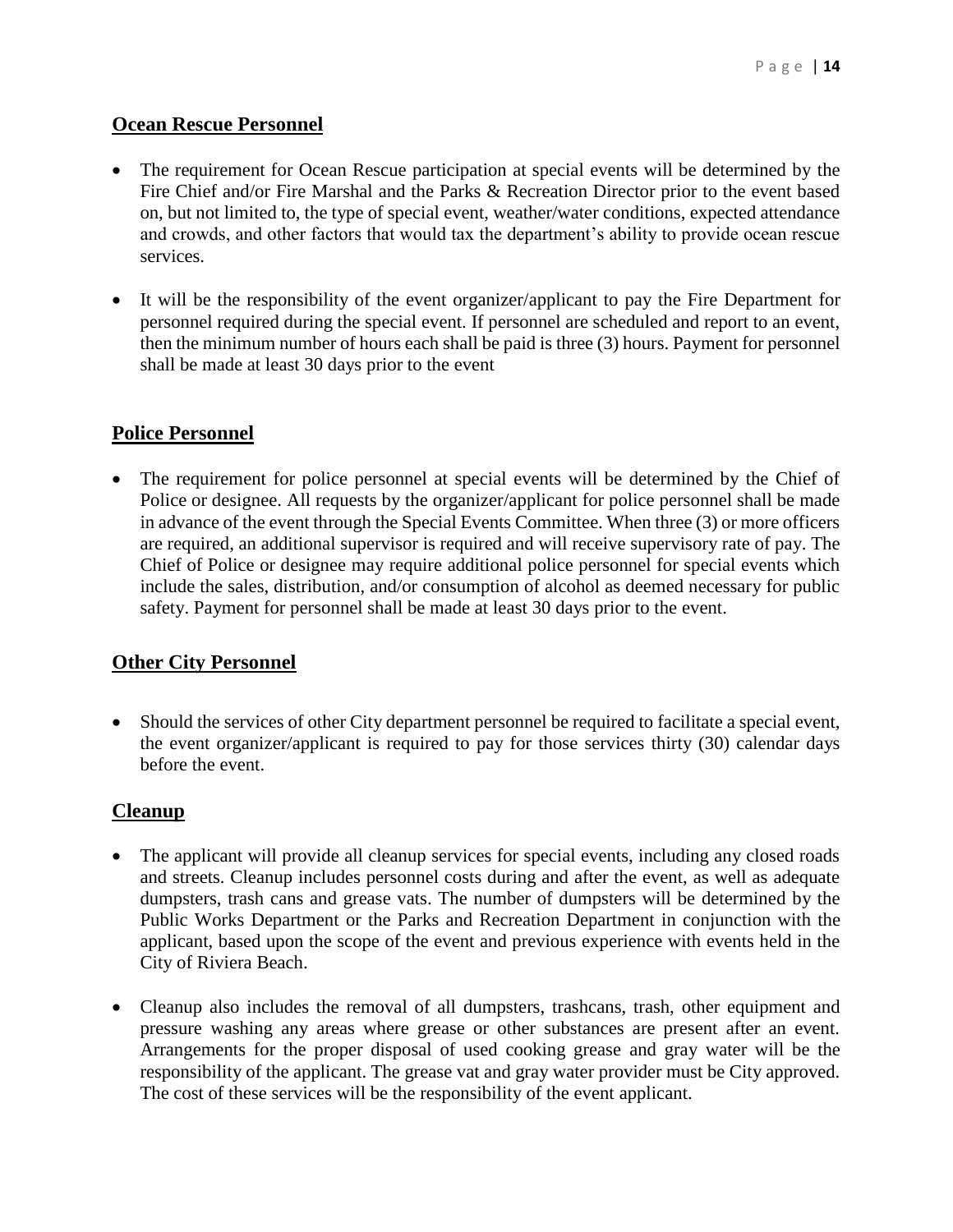- No paint or other supplies used to mark surfaces shall be used on the Facility Rental Area, City facilities, event routes, sidewalks, roads, right-of-ways or other public property. Event applicants who fail to remove such substances prior to the after-action inspection will have all or part of the security deposit withheld with the possibility of an additional cleaning fee.
- The City of Riviera Beach has an ordinance prohibiting illicit discharge of any liquid or solid into the storm water drainage system. This is a health and sanitation issue. If the applicant/organizer fails to comply, they will be subject to penalties as enumerated in the City's ordinance.

#### **Event Infrastructure**

- The use or construction of platforms, chairs or other equipment may be prohibited or restricted by the City Manager or designee, if such would result in permanent damage to City property or constitute a hazard to public safety.
- A detailed site plan shall be submitted showing the locations of any tents, port-o-lets (e.g. portable public restroom facilities), parking lots, stages, booths, and the like, and the time periods for set up and break down of the event. This plan shall be subject to review and approval by City staff.

#### **Certified Crowd Control**

The event applicant/organizer must provide for certified crowd control that will ensure that areas within the event space do not become overcrowded and that the site(s) can accommodate the entertainment that will be present. Certified crowd control cannot serve as security or in any other capacity to ensure their ability to monitor the event crowd. Proof of certification is required.

#### **Smoking**

In compliance with the "Florida Clean Indoor Act" Chapter 386.201FS, the City of Riviera Beach does not permit smoking within City owned and operated buildings. Therefore, the City of Riviera Beach will not permit smoking inside its facilities.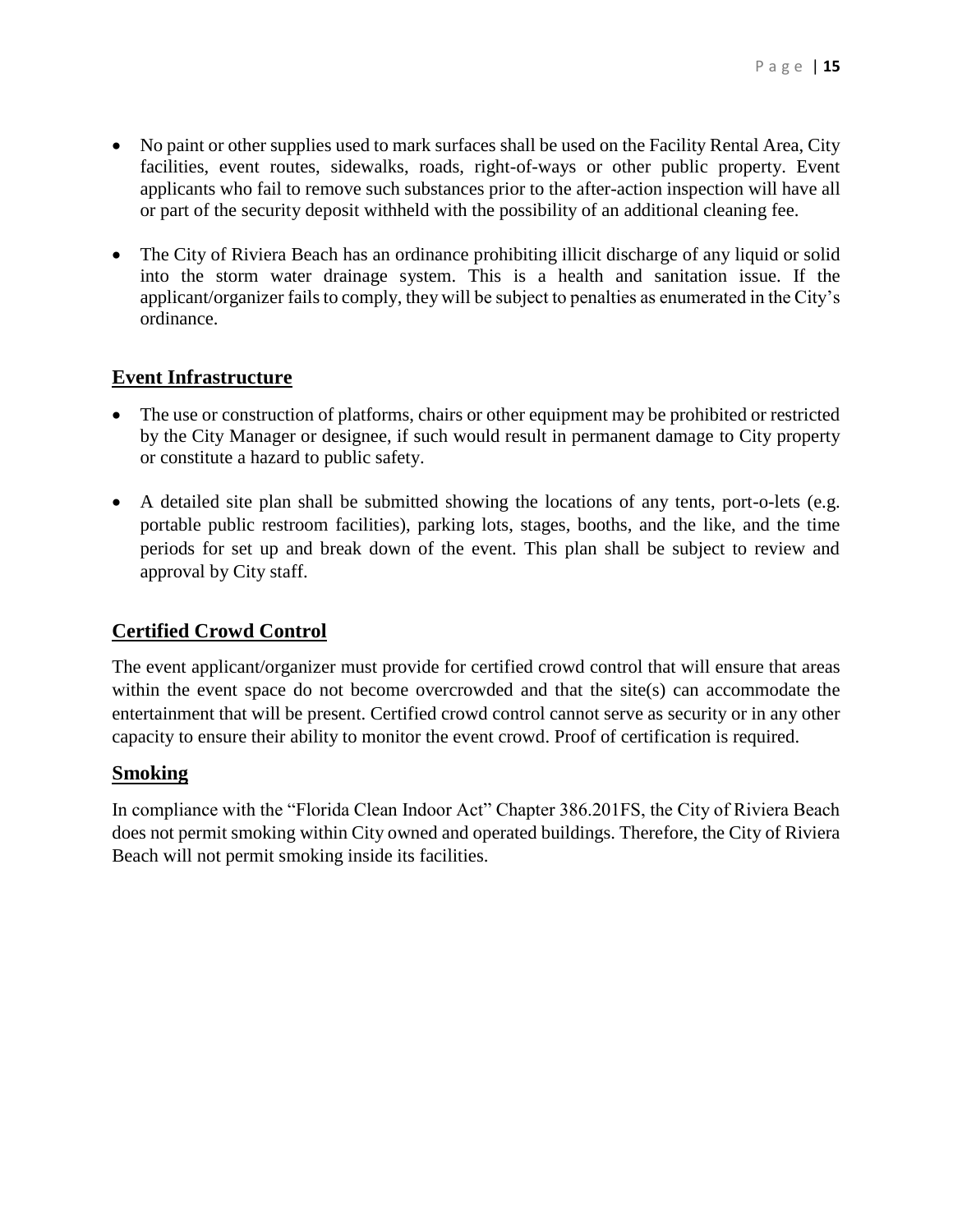## <span id="page-15-0"></span>**General Requirements for Special Event Vendors**

- All vendors not licensed by the City will be required to be licensed before conducting business in this City. The City reserves the right to set guidelines and restrictions for vendors. All applicable City, county and state laws/codes will be strictly enforced. The placement of vendors is limited to areas designated in the Special Event Permit for crafts, food, beverages, and amusements.
- Only authorized licensed food vendors (selling or serving food or beverages) must be permitted to operate on City property or facilities during special events. Food vendors must adhere to the requirements of the Parks &Recreation Department, Public Works Department, Fire Department, and the State of Florida Division of Hotels and Restaurants - Department of Business and Professional Regulation. NO vendor will be allowed to open for business until they have been inspected and approved by all appropriate entities.
- No staking of tents, trailers, or other items is allowed in the Facility Rental Area, streets, or parking lots.
- Nothing may be attached to the landscape or hardscape. Vehicles may only be driven on pavers or concreted areas during set up and tear down of a special event. No vehicle may be driven or parked on any grassy areas at any time.

### <span id="page-15-1"></span>**Drive-Through Birthday Parade Requests**

Organizers requesting to hold a drive-through birthday parade with City participation must obtain a special event permit. A permit must be obtained by submitting a Special Event Application with a non-refundable \$50 application fee at least 60 days prior to the event date. If the request is approved, the city will provide public safety personnel at no additional cost to the organizer. Public Safety personnel is only expected to provide traffic control and to escort the vehicles involved in the event. The following set of criteria must be met in order for such requests to be considered, otherwise, they will be denied:

- The individual whose birthday is being recognized must be 80+ years old and currently residing within the City of Riviera Beach.
- The parade must take place within the city limits of Riviera Beach.

The number of vehicles that can be involved in the parade will be determined by the city.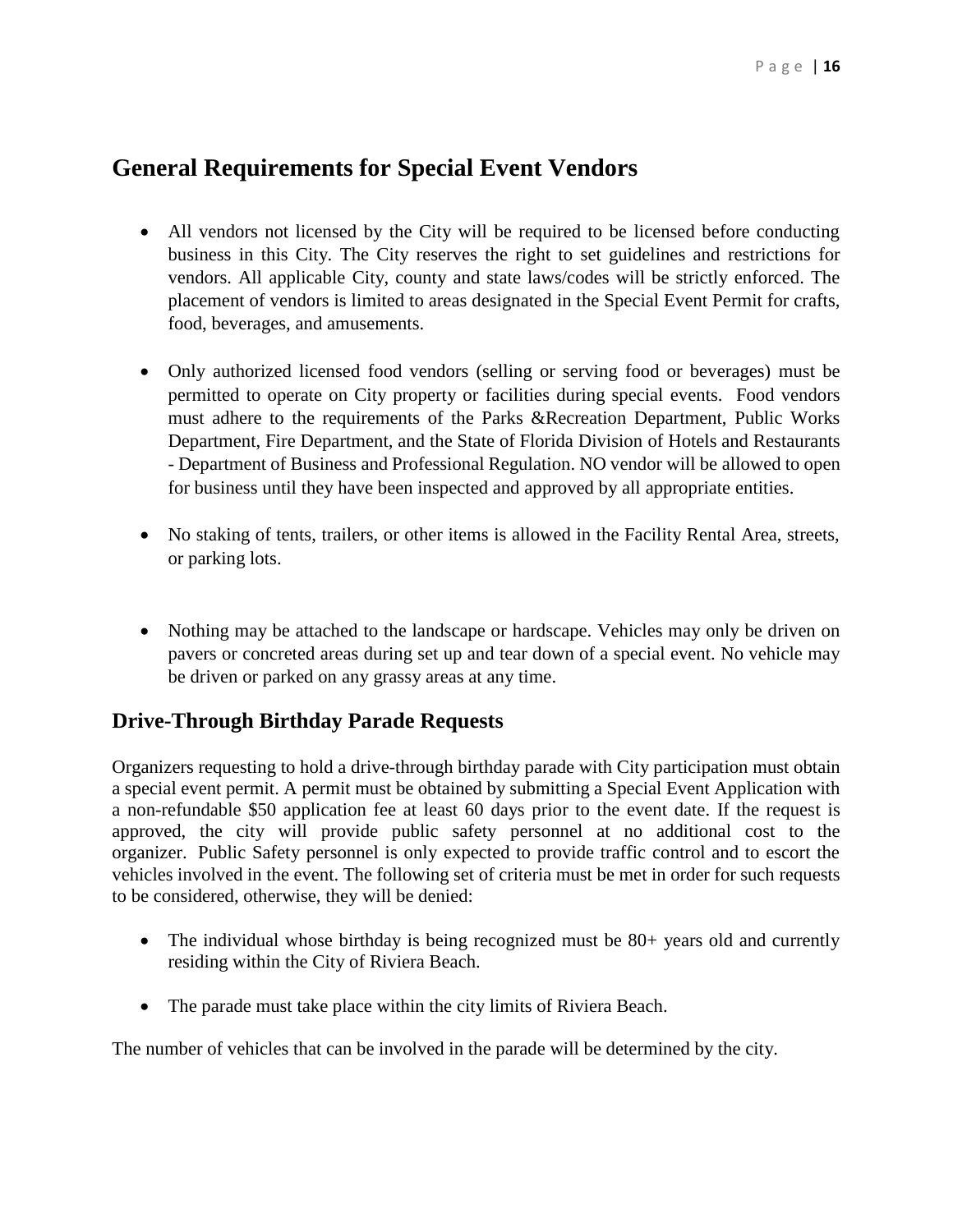The City reserves the right to deny any drive-through birthday parade request at any time without reason. The City's ability to provide services are contingent upon the availability of resources.

All applicable elements of this policy and procedures manual and city ordinances must be adhered to.

At this moment, the City is providing this complimentary service **only** for birthday parade requests that meet the criteria stated previously.

## <span id="page-16-0"></span>**Contact Information**

Abbrella Weathers Special Events Coordinator AWeathers@rivierabeach.org Office: 561-845-4059 Cell: 561-268-8464